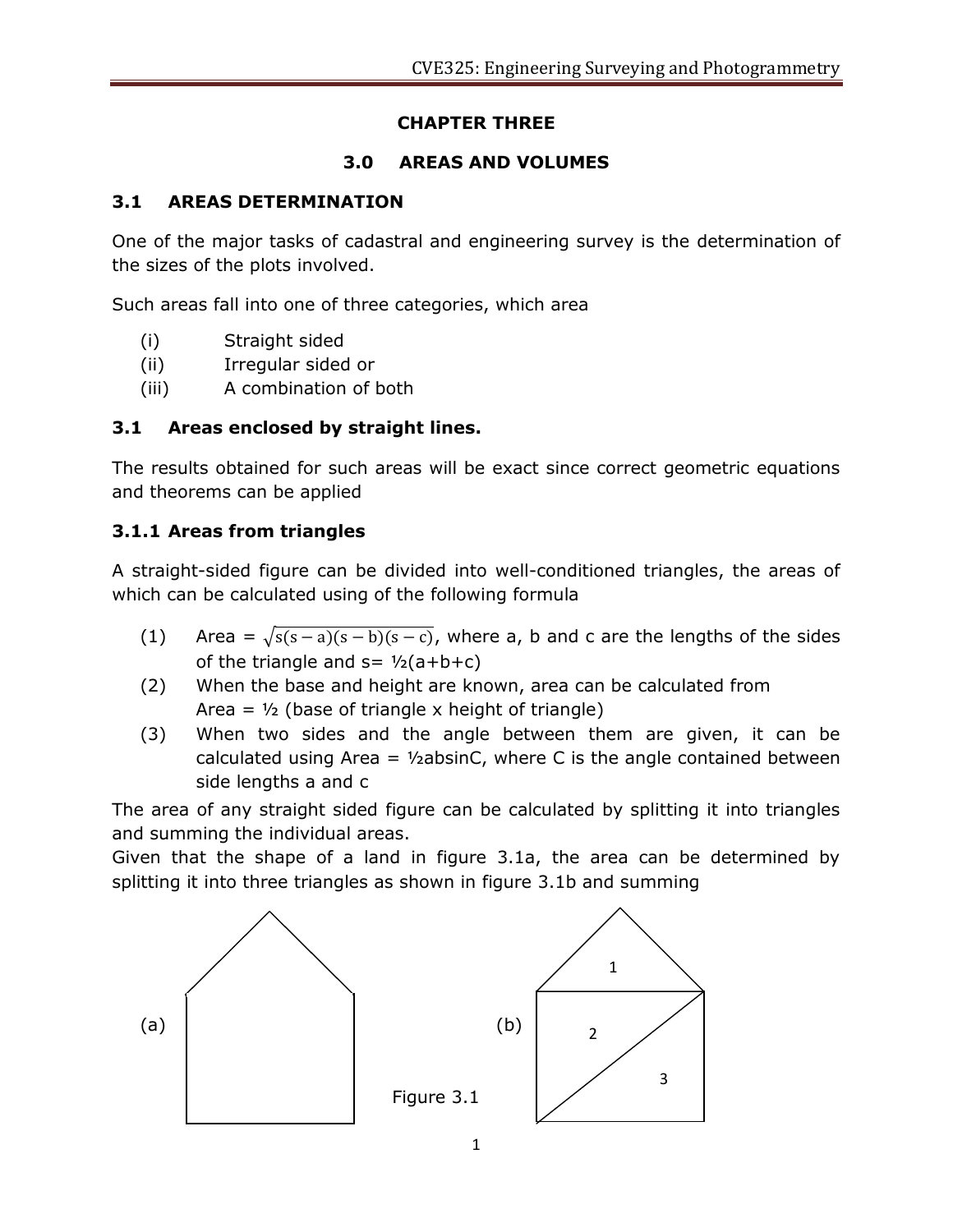# **3.1.2 Area from coordinates**

Areas of plots bounded by straight line can be calculated from coordinates of the junctions of their sides. This is achieved using the cross coordinate method.

Consider a triangle ABC with coordinates of the vertices A, B and C as  $(N_1, E_1)$ ,  $(N_2,$  $E_2$ ) and (N<sub>3</sub>,  $E_3$ ), respectively.



Figure 3.2 Triangular piece of land

Area of trapezium = (mean height  $x$  width) The area of  $ABC = BCKL - BAML - ACKM$ 

The area of  $2ABC = 2BCKL - 2BAML - 2ACKM$ 

- 2 x Area of BCKL =  $(N_3 + N_1)$   $(E_3 E_2)$
- 2 x Area of BAML =  $(N_3 + N_1)$  (E<sub>3</sub> E<sub>1</sub>)

2 x Area of ACKM =  $(N_1 + N_2)$   $(E_1 - E_2)$ 

2 x Area of ABC =  $(N_1E_2 + N_2E_3 + N_3E_1) - (N_1E_3 + N_2E_1 + N_3E_2)$ 

Similarly for every succeeding triangle that may be formed as a result of an additional side and the area of the whole polygon will be given. For a polygon with five vertices, the area is as follows:

$$
2 \times Area = (N_1E_2 + N_2E_3 + N_3E_4 + N_4E_5 + N_5E_1) - (N_1E_3 + N_2E_1 + N_3E_2 + N_4E_3 + N_5E_4)
$$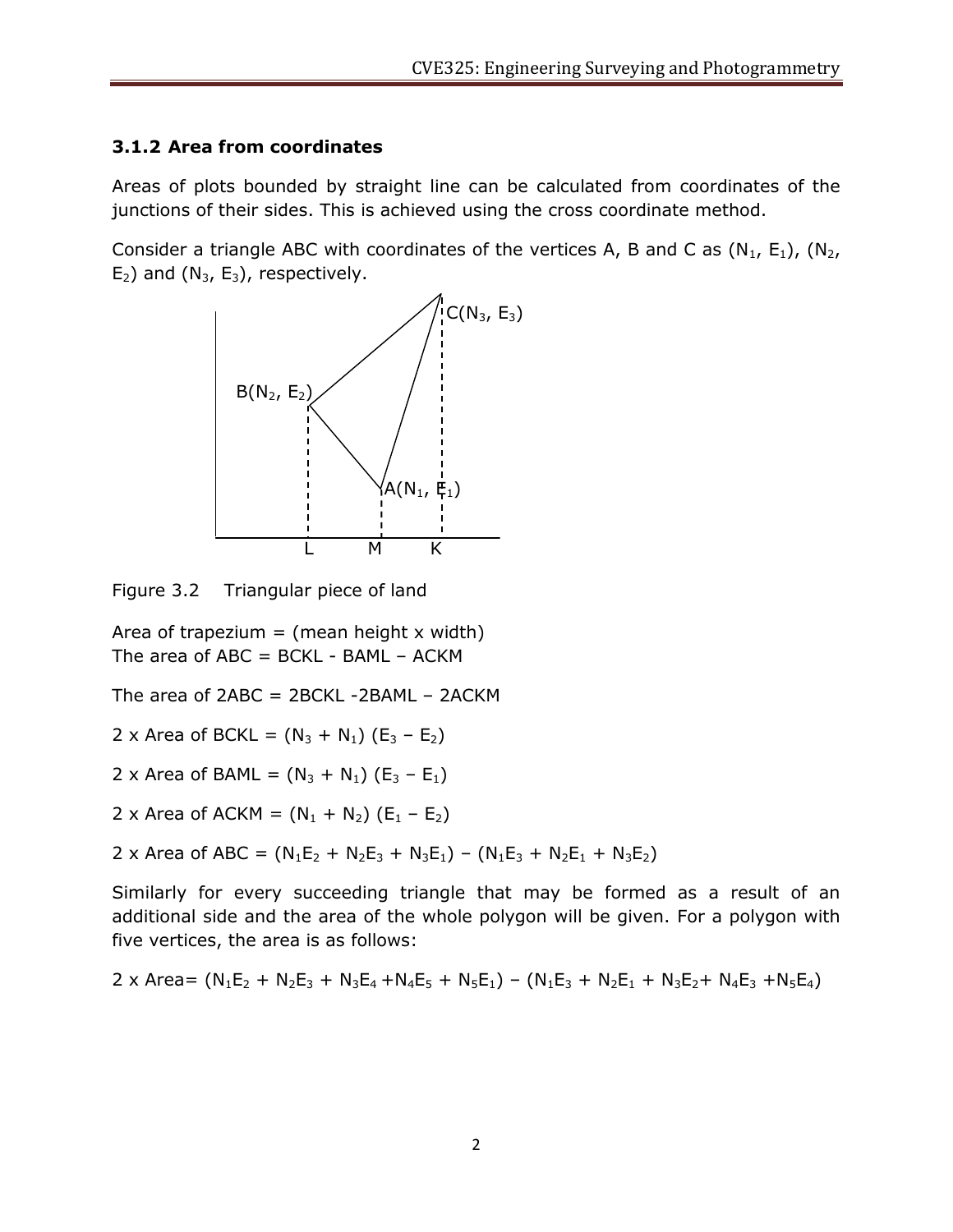In tabular form, the above polygon can be writes as



The continuous lines are multiplied and the products added. The dotted lines are also multiplied and the products added. The difference between these two is twice the area i.e. 2A. Note that only A is required.

## **EXAMPLE**

Calculate the area of plot in the figure below. Use the given coordinates.



 $A(x_1, y_1) = (0, 0)$  $B(x_2, y_2) = (125.66, 255.96)$  $C(x_3, y_3) = (716.31, 102.43)$  $D(x_4, y_4) = (523.62, -591.64)$  $E(x_5, y_5) = (517.55, -388.67)$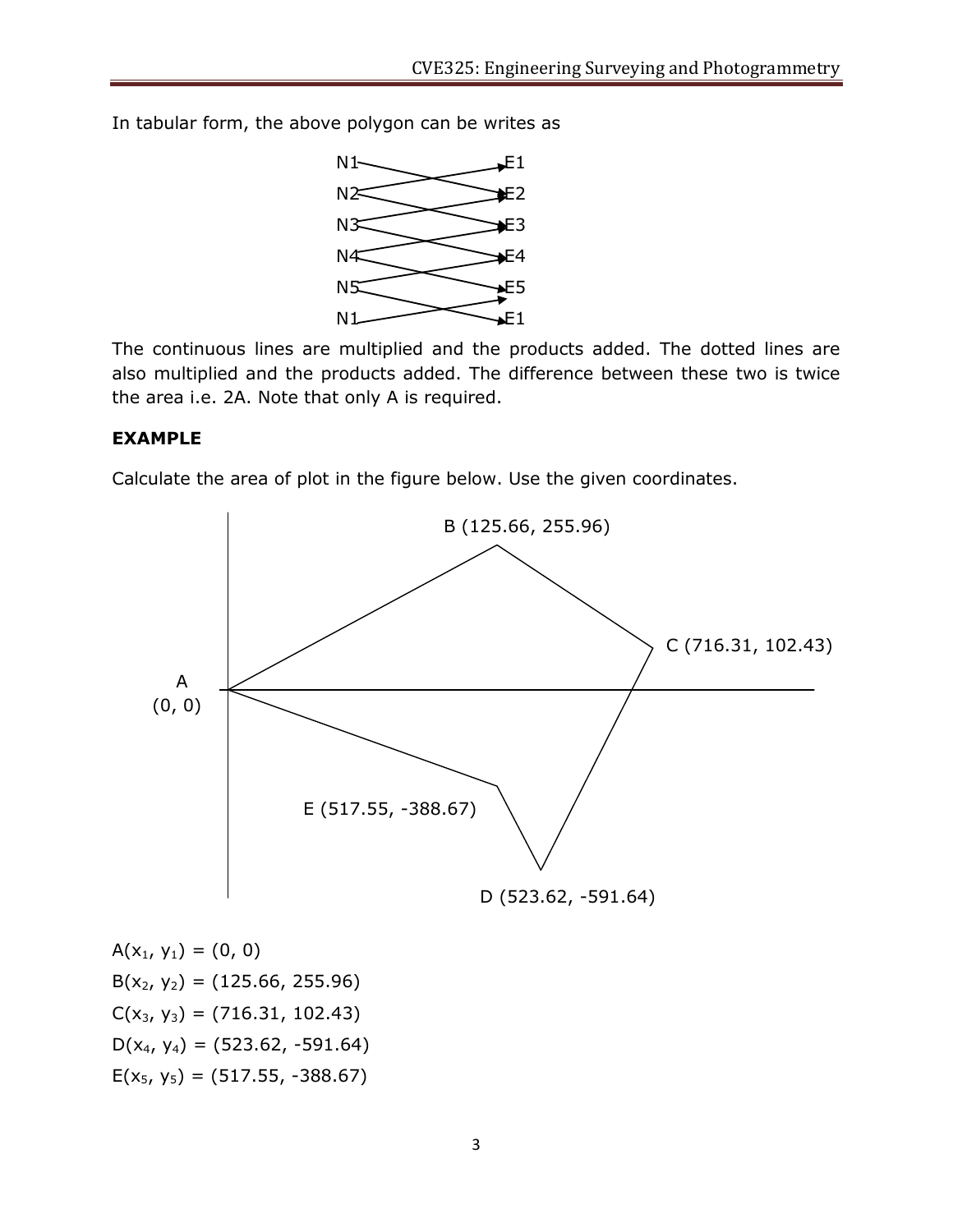

2 x Area =  $(0)(125.66) + (255.96)(716.31) + (102.43)(523.62) + (-591.64)$  $(517.55) + (-388.67)(0) - (255.96)(0) + (102.43)(125.66) +$  $(-591.64)(716.31) + (-388.67)(523.62) + (0)(517.55)$ 

- $= (0 + 183346.71 + 53634.40 306203.28 0) (0 + 12871.35 - 423797.65 - 203515.39 + 0)$
- $=$   $(-69222.17) (-614441.69)$
- $= 545219.52$

Area =  $545219.52 / 2 = 272609.76$  sq ft

### **3.2 Areas enclosed by irregular lines**

For such cases only approximate results can be achieved. However, methods are adopted which give the best approximations.

## **3.2.1 Trapezoidal rule**

Trapezoidal rule assumes that if the interval between the offsets is small, the boundary between the offsets can be approximated to a straight line.

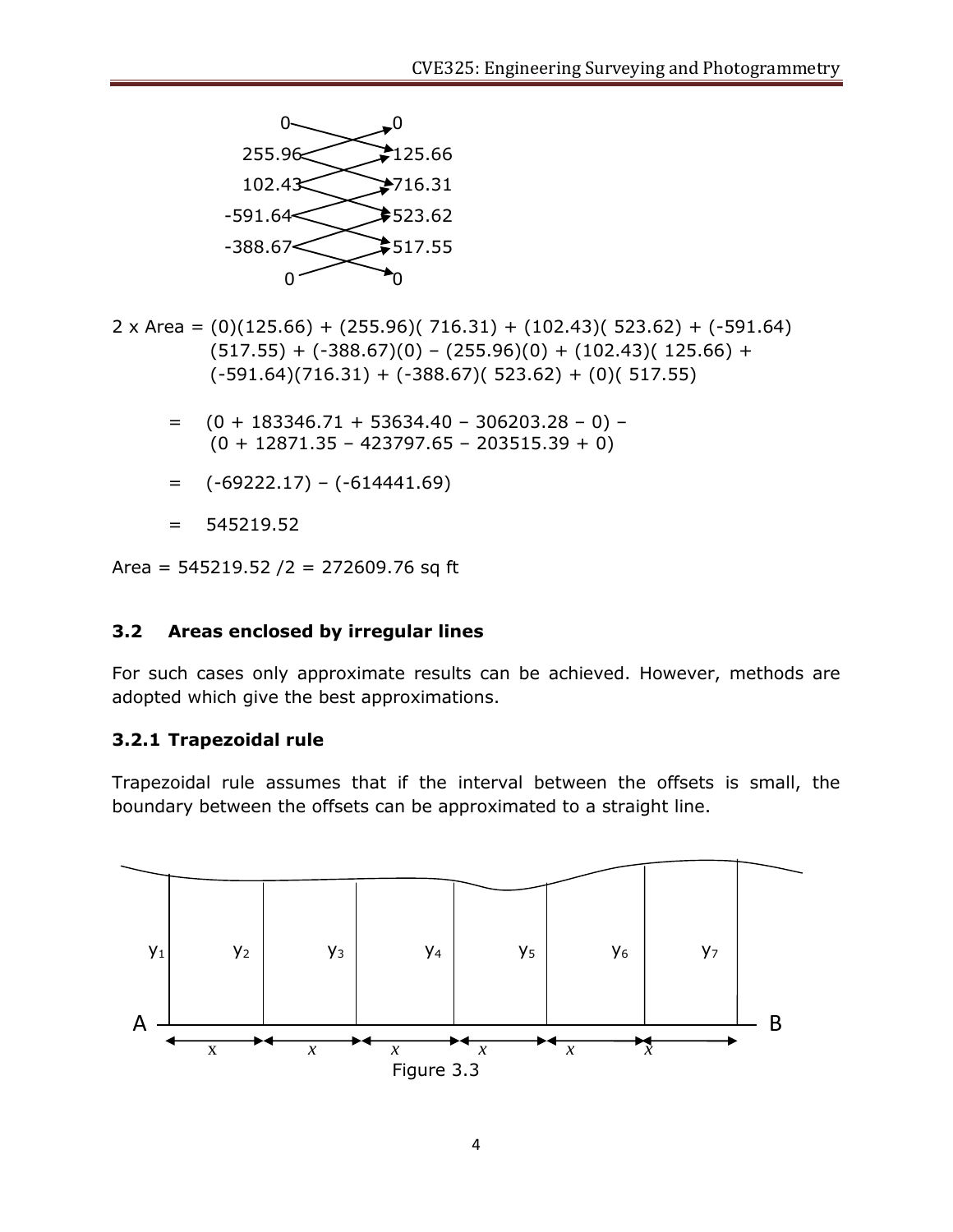Divide inter (a, b) into series of trapezoids.

X is the common distance between the ordinates

 $y_1$ ,  $y_2$ , ...,  $y_n$  are the scaled ordinate lengths

From this concept, the areas of trapezoids are determined.

Ai is the area of  $i$  ( $i = 1$  to 6)

Area of the first trapezoid, 
$$
A_1 = x \left( \frac{y_1 + y_2}{2} \right)
$$
  
Area of the 2nd trapezoid,  $A_2 = x \left( \frac{y_2 + y_3}{2} \right)$ 

.

.

.

Area of the 6th trapezoid,  $A_6 = x\sqrt{\frac{y}{x}}$ 2

Summing up the Ai's

Total Area = 
$$
\frac{x}{2}
$$
 (y1 + 2y2 + 2y3 + 2y4 + 2y5 + 2y6 + y7)  
=  $x \left( \frac{y1 + y7}{2} + y2 + y3 + y4 + y5 + y6 \right)$ 

### **Example**

The following offsets, 8m apart were measured at right angles from a traverse line to an irregular boundary 0m, 2.3m, 5.5m, 7.9m, 8.6m, 6.9m, 7.3m, 6.2m, 3.1m, and 0m.

Calculate the area between the traverse line and the irregular boundary.

### **Solution**

Area = 
$$
\frac{8.0}{2}
$$
 (0 + 0 + 2(2.4 + 5.5 + 7.9 + 8.6 + 7.3 + 6.2 + 3.1))  
= 4 (2) (47.8)  

$$
= 382.4 \text{ m}^2
$$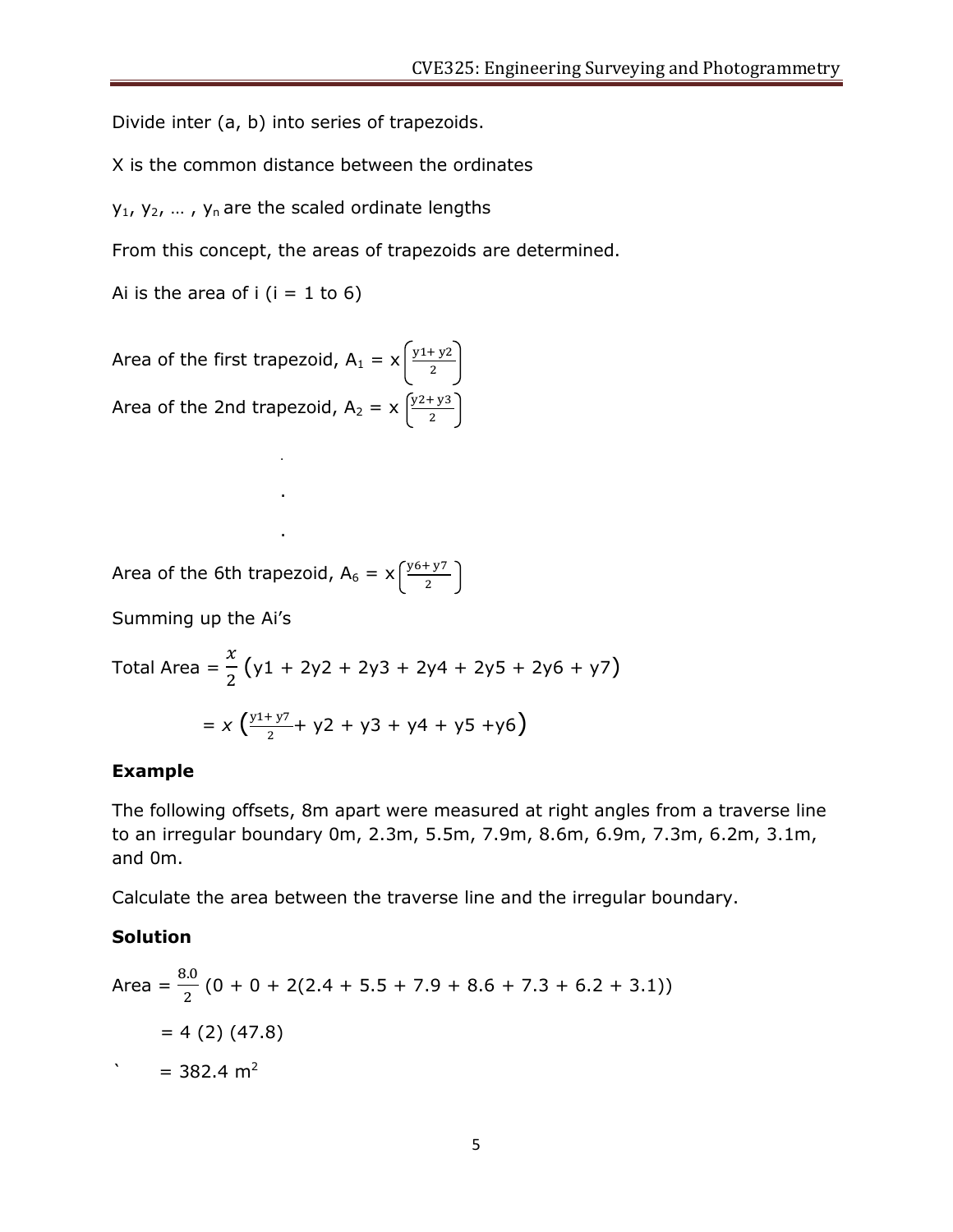# **3.2.2 Simpson's rule**

Simpson's rule assumes that instead of the boundary line being made up of series of straight lines, it consists of a series of parabolic arcs.



## **Figure 3.4**

The baseline must be divided into even number of equal intervals. This will give an odd number of heights or ordinates as shown in Figure 3.4.

Simpson's rule considers offsets in sets of three and it can be shown that the area between offsets 1 and 3 is:

$$
A1 + A2 = \frac{x}{3}(y1 + 4y2 + y3)
$$

Similarly area between offsets 3 and 4 is:

$$
A3 + A4 = \frac{x}{3}(y3 + 4y4 + y5)
$$

Hence, in general

Total area =  $\frac{x}{3}(y1 + y9 + y7) + 4(y2 + y4 + y6 + y8)$ 

An odd number of coordinates is essential in simpson's rule. If an even number of ordinates is given, neglect the first one, calculate by simpson's rule and then calculate the neglected by trapezoidal rule and add.

## **EXAMPLE**

A strip of land is 1920 meters long. This length is marked off into eight equal intervals and the consecutive breadths were measured at the ends of the intervals as follows: 10, 26, 30, 36, 40, 48, 24, 12 and 10 meters

Apply Simpson's rule and calculate the area in hectares

## **Solution**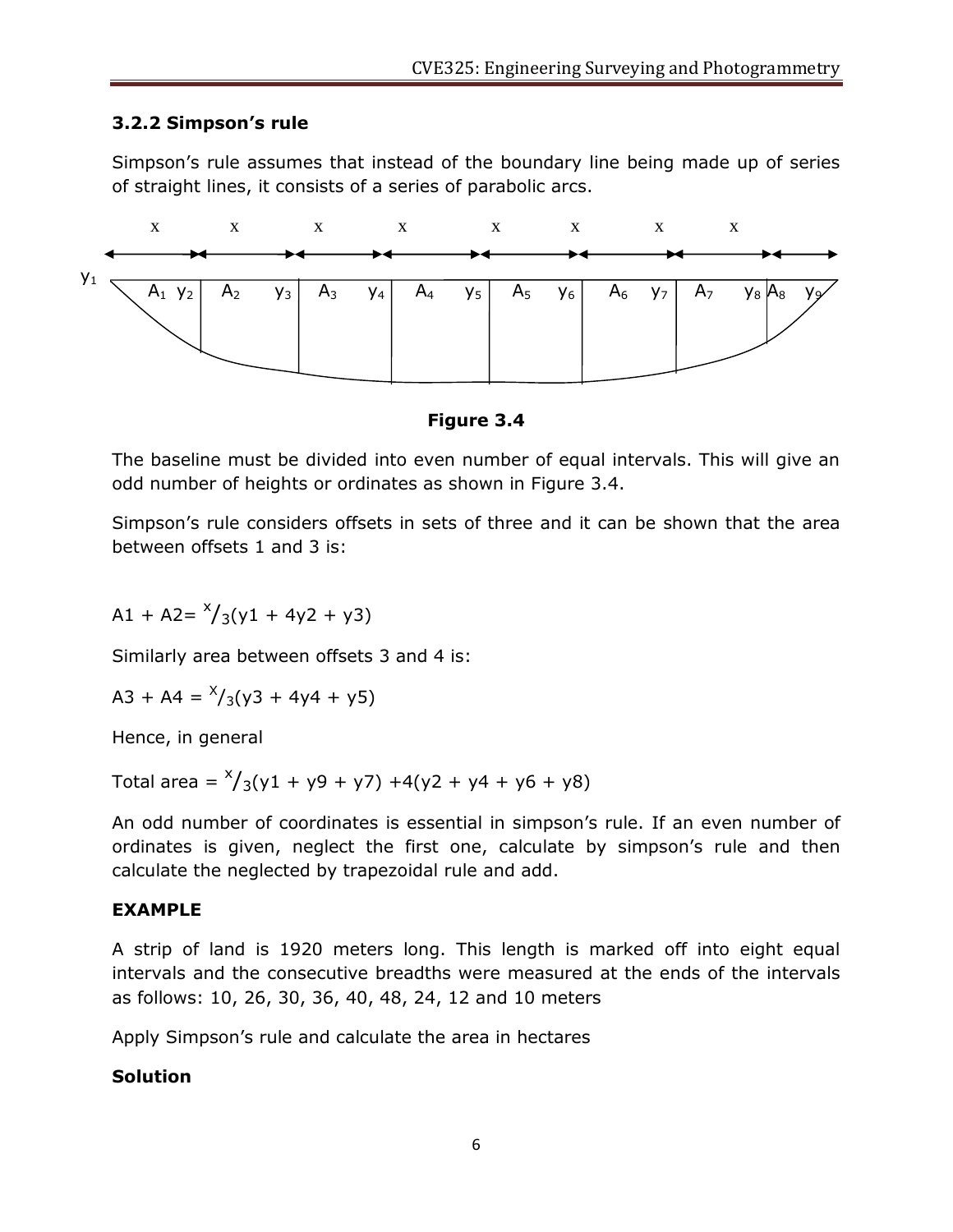Each interval =  $1920/8 = 240m$ 

Sum of the first and last ordinates =  $10 + 10 = 20$ m

Twice sum of all other odd ordinates =  $2(30+40+24)$  = 188m

Four times sum of all other even ordinates =  $4(26 + 36 + 48 + 12)$ 

 $Area = 240/3 (20+188+488)$ 

 $= 55680m^2$ 

 $= 5.57$  ha

# **3.3 Calculation of cross sectional areas**

In the construction of a road, railway, large diameter underground pipeline or similar, having set out the proposed center line on the ground, levels are taken at regular intervals both along it and at right angles to it, to obtain the longitudinal and cross sections. Each cross section (CS) is drawn and the area between the existing and proposed levels is calculated.

# **3.3.1 Existing ground level (Horizontal)**



The figure 3.5 shows a section drawing with cutting formed in an area where the existing ground level is constant.

Depth at center  $= h$ Side Slopes  $= 1$  in n Formation width  $= 2b$ Side width  $= W$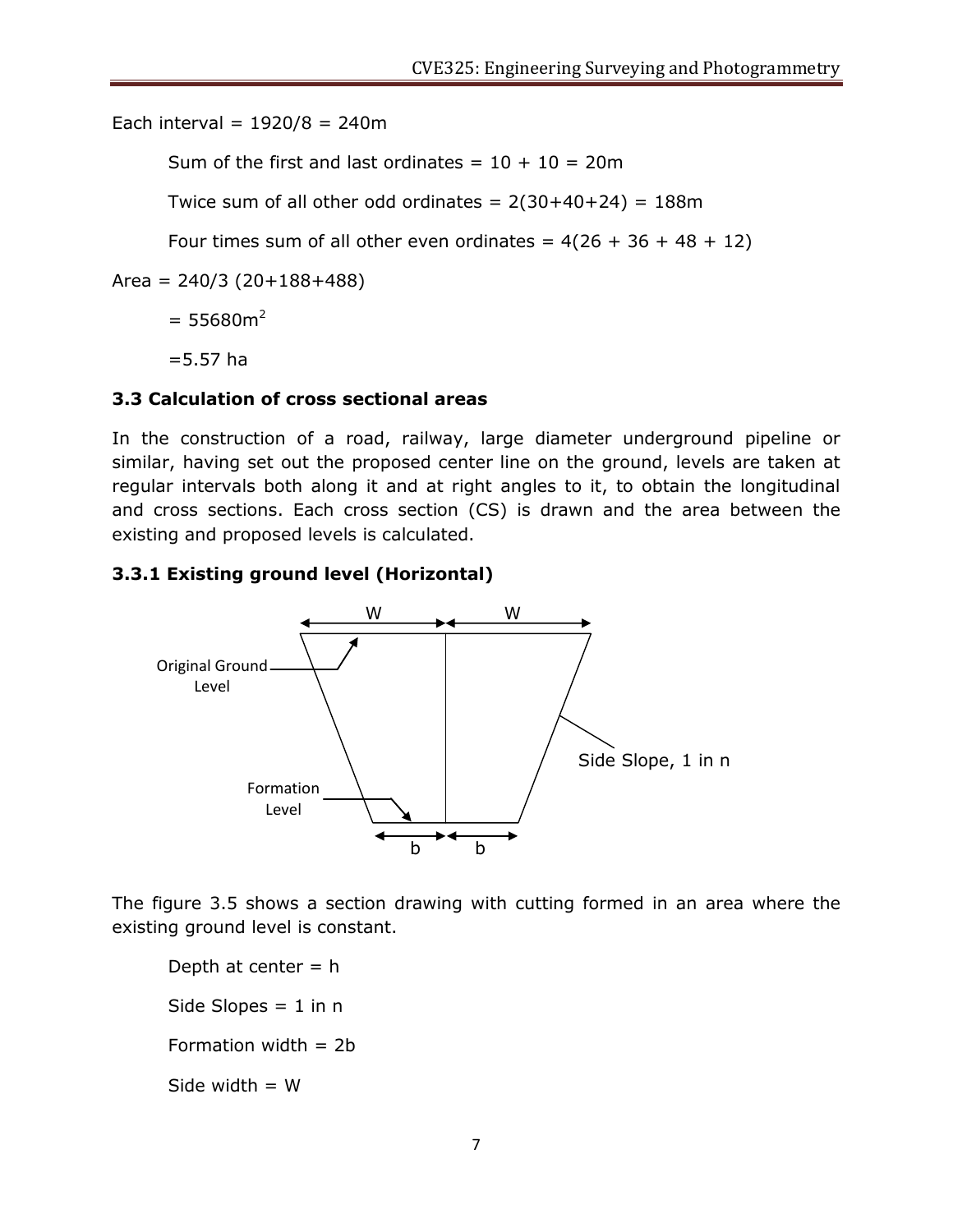Plan width  $= 2W$ From Figure Area of cross section =  $h(2b + nh)$ Plan width =  $2W = 2(b+nh)$ 

## **3.3.2 Cutting or embankment on sloping ground ( the two level section)**



Figure 3.6

To find the area of cross-section ABCD and half widths, given side slope, ground slope formation width and height at center in figure 3.6.

Let the formation width,  $AB = 2a$ Height at center  $= h$ Side slope  $= 1:$ s Ground slope  $= 1:g$ 

To find half widths CG  $(W_1)$  and DH  $(W_2)$ 

Erect perpendicular CX and DY on line AB produced

Then

$$
CX = GO = \frac{BX}{s} = \frac{W_1 - a}{s}
$$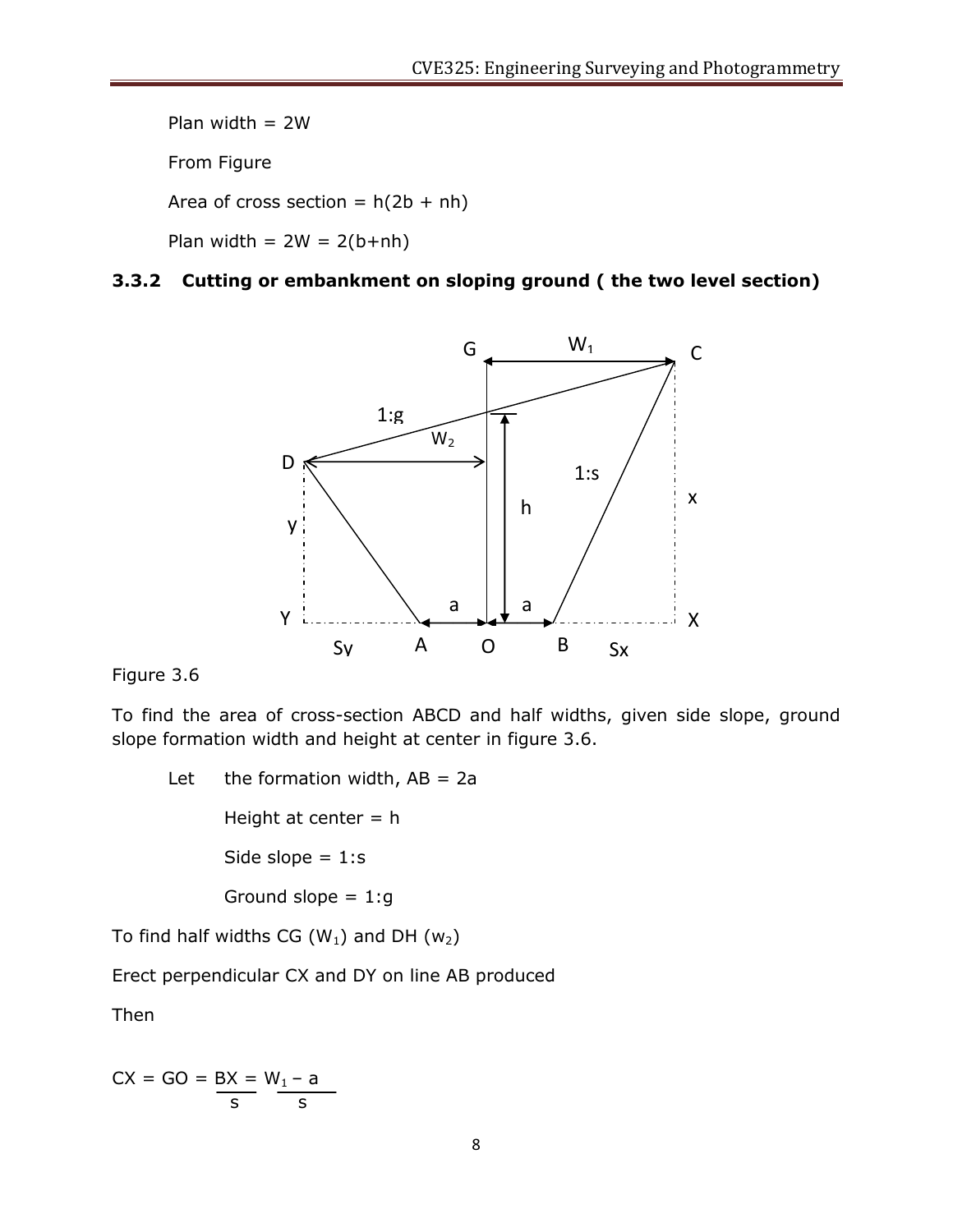Therefore,  $GM = GO - h$ But GM =  $W_1$  g  $= W_1 = W_1 - a$   $= W_1 - a - h s$  $\frac{m_1}{g}$   $\frac{m_1 \times n_2}{s}$  - h  $\frac{m_1 \times n_2}{s}$ Cross multiplying  $W_1s = W_1g - ag - ghs$  $W_1(q - s) = aq + qhs$  $W_1 = \frac{g}{g}$  $\overline{(\ }$ Similarly,  $DY = MO-MH$  $DY = h - MH$  $MH = h - DY$ Also, MH =  $\frac{W_2}{q}$  $\overline{g}$  $DY = \frac{YA}{s} = \frac{W_1}{s}$ s  $MH = h - \frac{W_1}{W_1}$  $\frac{a}{s} = \frac{h}{s}$ s  $W_2$  $\frac{1}{g} =$  $\boldsymbol{h}$  $\mathcal{S}_{0}$  $W_2$ s = ghs - $W_2g$  +ag  $W_2($  $W_2 = \frac{g}{g}$  $\overline{g}$ 

To find area ABCD Section ABCD = Section CXYD – Section CXB – Section DYA Area of section ABCD = Area of Section CXYD – Area of section CXB – Area of section DYA  $\sqrt{2}$  $\overline{\phantom{0}}$ 

$$
= XY \left[ \frac{CX + DY}{2} \right] - \frac{1}{2}(CX)(BX) - \frac{1}{2}(DY)(AY)
$$
  
 
$$
CX = BX = \frac{W_1 - a}{s} \qquad XY = W_1 + W_2
$$

Area of section ABCD

$$
= \left(\frac{W_1+W_2}{2}\right)\left(\frac{W_1-a}{s}+\frac{W_2-a}{s}\right)-\frac{1}{2}\left(\frac{W_1-a}{s}\right)(W_1-a)-\frac{1}{2}\left(\frac{W_2-a}{s}\right)(W_2-a)
$$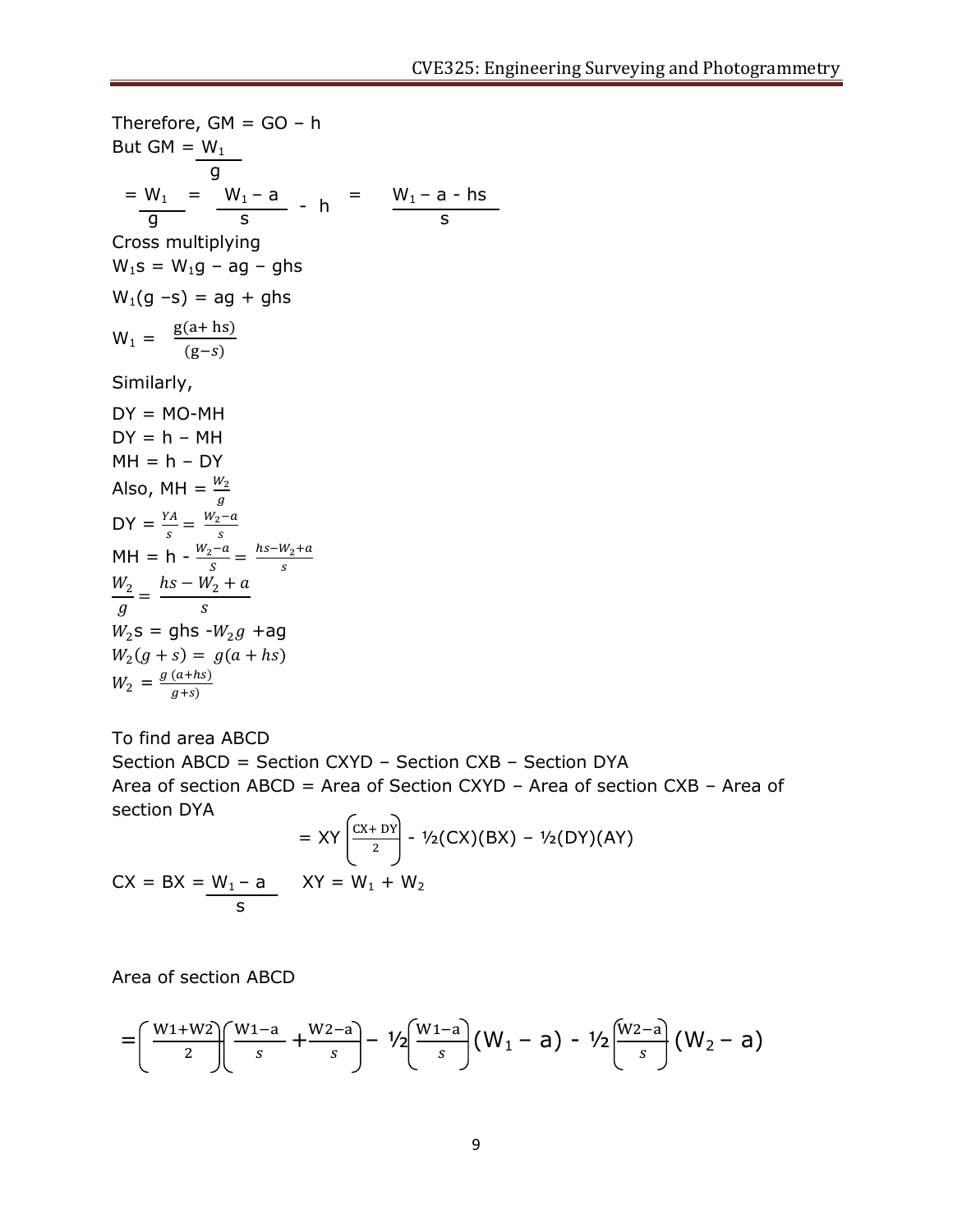$$
= \left(\frac{W_1 - W_2}{2}\right) \left(\frac{W_1 - a + W_2 - a}{s}\right) = \frac{1}{2} \left(\frac{W_1 - a}{s}\right) = \frac{1}{2s} \left(\frac{W_2 - a}{s}\right)
$$

$$
= \frac{1}{2s} \left(\frac{W_1 + W_2}{W_1 + W_2 - 2a} - (W_1 - a)^2 - (W_2 - a)^2\right)
$$

$$
= \frac{1}{2s} (2W_1 W_2 - 2a^2) = \frac{1}{s} (W_1 W_2 - a^2)
$$

Area of ABCD =  $\frac{1}{s}(W_1W_2-a^2)$ 

Note that a in the formula is half the formation width.

# G C1:5 Ŧ M D 1:5/4 4x 24 4y  $60$   $\downarrow$  60 Y X A B  $5y$  A O B  $5x$

**EXAMPLE**

Given

Formation width = 120m Height at centre = 24 Side slope =  $1:11/4$ Ground slope  $= 1:5$ 

(ii) the plan width

(iii) area of section ABCD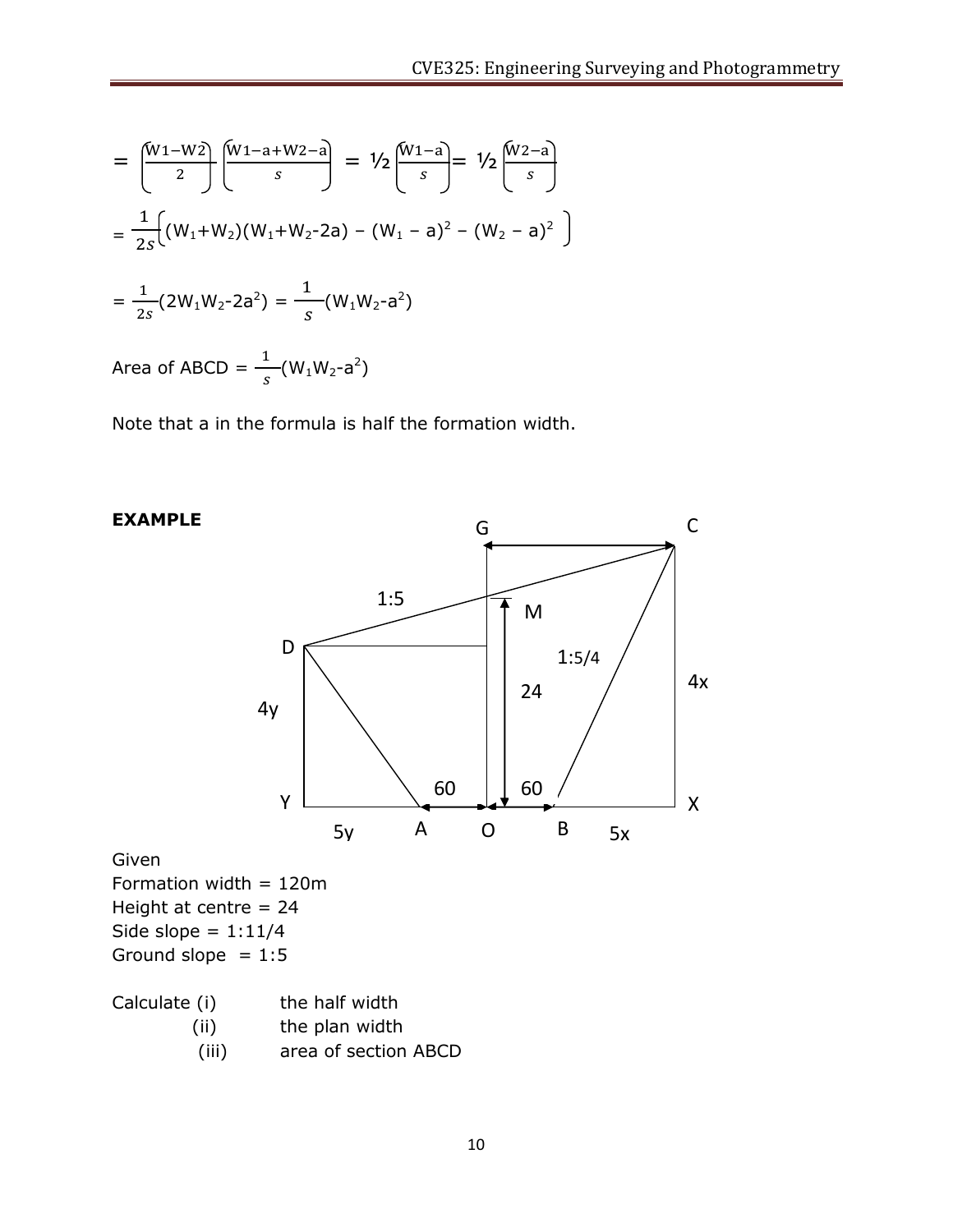**Solution**

$$
W_1 = g\left(\frac{a + hs}{g - s}\right) = 5\left(\frac{60 + 30}{5 - 5/4}\right) = 120m
$$
  

$$
W_2 = g\left(\frac{a + hs}{g + s}\right) = 5\left(\frac{60 + 30}{5 + 5/4}\right) = 72m
$$
  
(i) Plan width = W<sub>1</sub> + W<sub>2</sub>  
= 120 + 72

$$
= 192m
$$

(ii) Area of section ABCD = 
$$
\frac{1}{s}
$$
(W<sub>1</sub>W<sub>2</sub>-a<sup>2</sup>)  
= 4/5 (120(72)) - 60)  
= 4/5 (8640 - 3600)  
= 4032m<sup>2</sup>

From first principle,

$$
GC = 5GM
$$
  
\n
$$
GC = 60 + 5x
$$
  
\n
$$
CM = 4x - 24
$$
  
\n
$$
60 + 5x = 5(4x - 24)
$$
  
\n
$$
15x = 180
$$
  
\n
$$
x = 12, CX = 48, BX = 6
$$
  
\nAlso, DH = 5HM  
\n
$$
HM = 24 - 4y
$$
  
\n
$$
60 + 5y = 5(24 - 4y)
$$
  
\n
$$
y = 2.4
$$
  
\n
$$
D = 5(24 - 4y)
$$
  
\n
$$
y = 2.4
$$
  
\n
$$
DY = 9.6, AY = 12
$$
  
\n
$$
W_1 = GC = 60 + 5x
$$